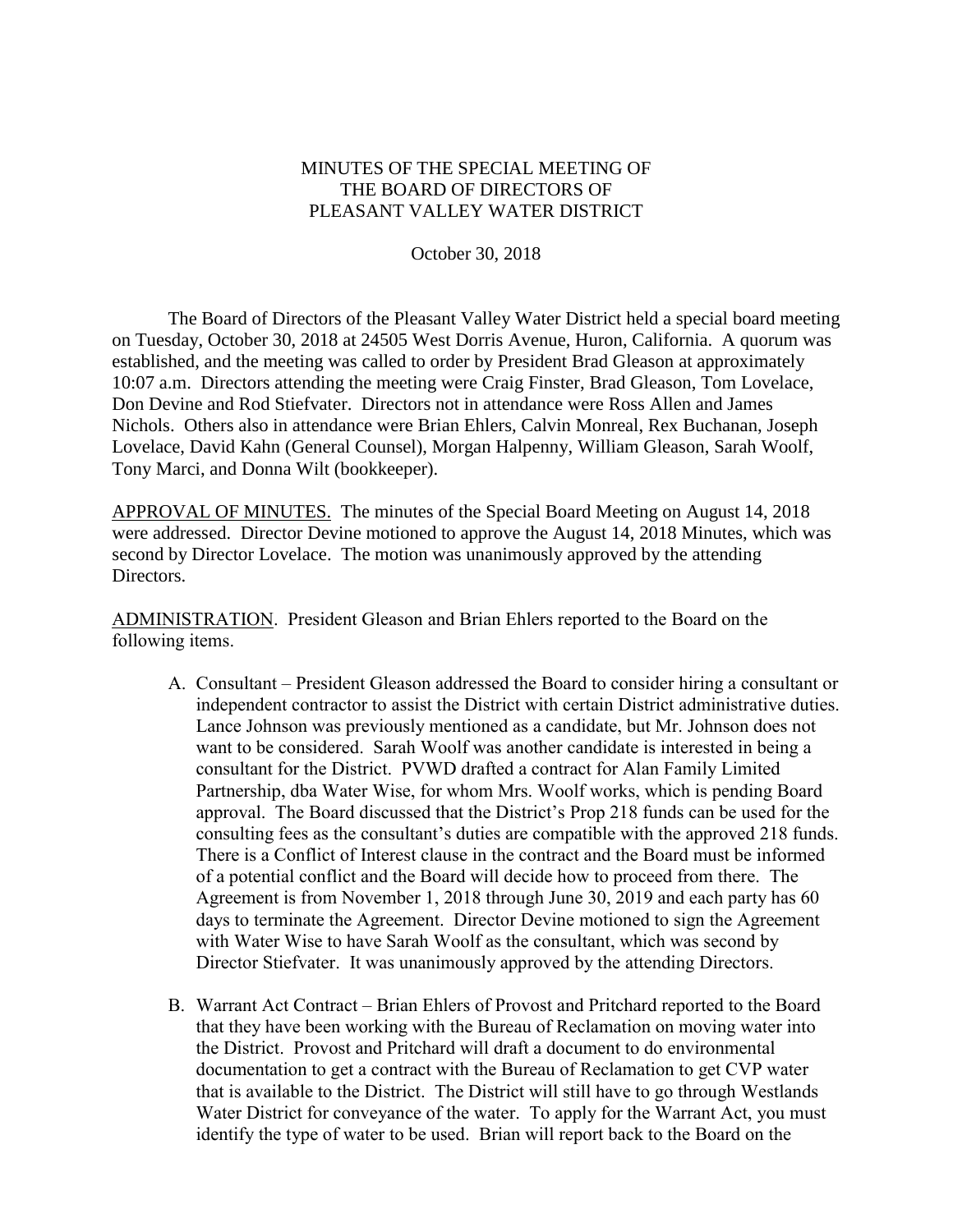Warrant Act. Director Devine motioned to have Provost and Pritchard draft the documentation to get a contract with the Bureau of Reclamation, which was second by Director Finster. It was unanimously approved by the attending Directors.

ENGINEER'S REPORT. Calvin Monreal of Provost and Pritchard reported to the Board on the following items.

- A. Delta Mendota Water Authority (DWR) Calvin Monreal reported to the Board that the DWR has ranked the Pleasant Valley Water District as a Medium Basin. DWR will be finalizing it in May 2019 per their website. The District is now required to be a Groundwater Sustainability Agency (GSA), which is already complete, and to have a Groundwater Sustainability Plan (GSP) in place by 2024.
- B. IRWMP Calvin Monreal has been gathering information to submit projects to San Luis Delta Mendota Water Authority (SLMDWA) and show the PVWD boundary adjustment to be eligible for Grand money. Projects that have been submitted are 1) Granite, 2) Pipeline and Banking and 3) Zapato/Chino. SLDMWA has accepted these projects and will be ranking them to decide on Grant funding.
- C. DWR Calvin Monreal reported to the Board on his meeting with DWR. DWR wanted to know: What are PVWD activities? Calvin informed them of the formation of a GSA, the boundary division, CASGM monitoring, etc. Funding could be available for re-ranking and the preparation of the GSP. We must be officially ranked before we can apply for funding.
- D. GSP President Gleason suggested a timeline of the GSP development. Calvin stated that the DWR requires PVWD to have their GSP by 2024. Calvin can develop a timeline and have it available at the next meeting. DWR will have a packet that have milestones that need to be met. The City of Coalinga and Fresno County are now going to be engaged since we are medium rank. Calvin will reach out to the City and County.

PRIVATE PIPELINE LANDOWNER'S REPORT. Sarah Woolf reported the following matter to the Board.

- A. Pipeline Operations Sarah Woolf informed the Board that the pipeline has delivered 2,500 acre feet of water thus far and will probably deliver another  $1,000 - 1,500$  acre feet more for this year.
- B. Conveyance Agreement Sarah Woolf reported that there have been negotiations with Westlands Water District and PVWD. President Gleason is in favor of a Conveyance Agreement between PVWD and the Pleasant Valley Water Conveyance Partners. Sarah needs to get a list of items to David Kahn for his review to send a finalized document to Westlands Water District. It was suggested that Gary Sawyers do the Conveyance Agreement draft and give to David Kahn, then present to the Board for approval before send to Westlands.